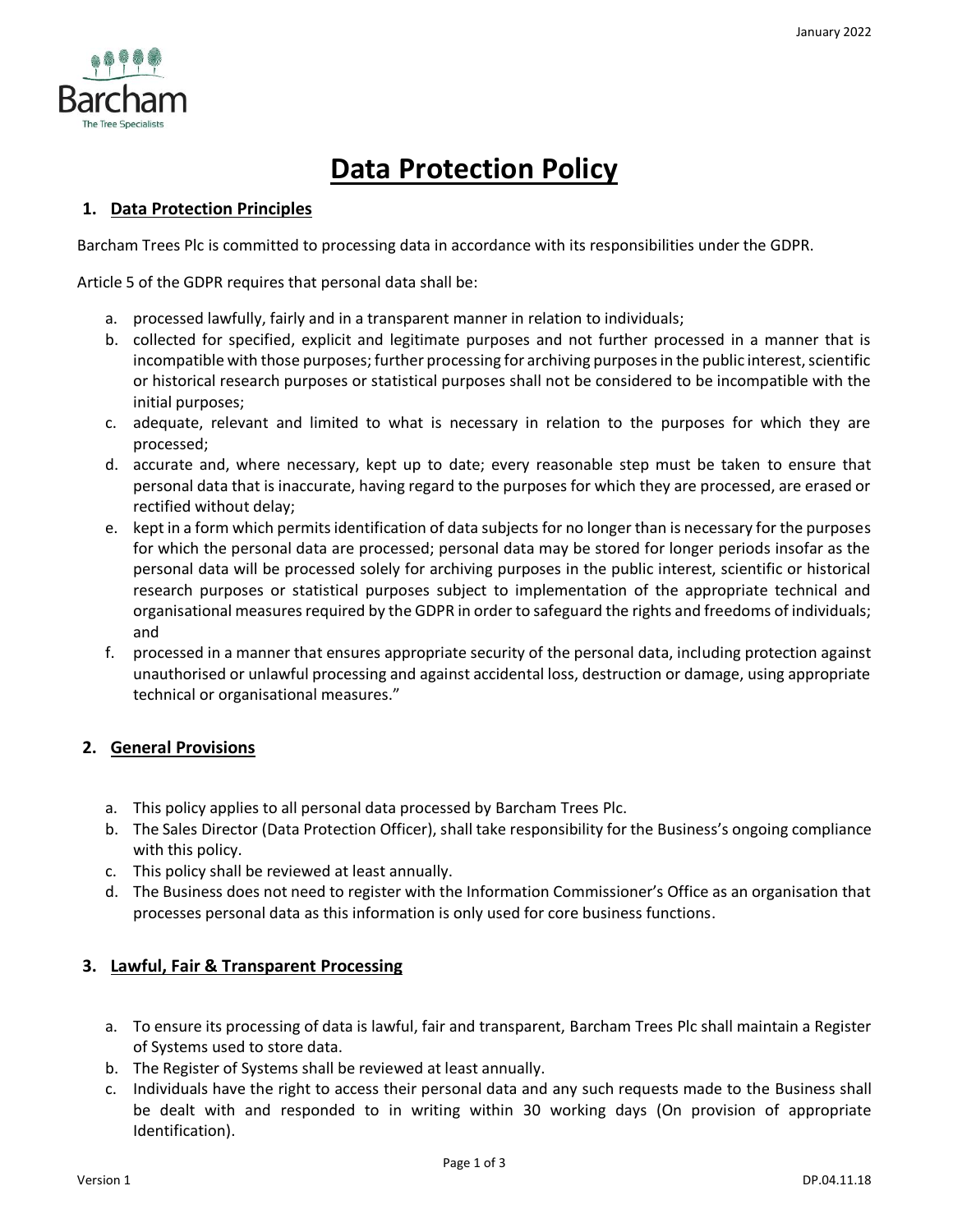### **4. Lawful Purposes**

- a. All data processed by Barcham Trees Plc must be done on one of the following lawful bases: consent, contract, legal obligation, vital interests, public task or legitimate interests.
- b. The Business shall note the appropriate lawful basis in the Register of Systems.
- c. Where consent is relied upon as a lawful basis for processing data, evidence of opt-in consent shall be kept with the personal data.
- d. Where communications are sent to individuals based on their consent, the option for the individual to revoke their consent is clearly available and systems are in place to ensure such revocation is reflected accurately in the Business's systems, this is controlled by the Barcham Trees DPO.

#### **5. Data minimisation**

- a. The Business will ensure that personal data is adequate, relevant and limited to what is necessary in relation to the purposes for which they are processed. This is covered off in our internal procedures for data handing.
- b. The business only uses data required for Core Business Functions and does not use any of this data for additional marketing to any outside party.

### **6. Accuracy**

- a. The Business takes reasonable steps to ensure personal data is accurate.
- b. Where necessary for the lawful basis on which data is processed, steps shall be put in place to ensure that personal data is kept up to date.
- c. Any Data Subject can make a request for the data the business holds on them at any time and if this is found to be incorrect then the business will either update the relevant records or delete them from its systems.

### **7. Archiving / removal**

- a. To ensure that personal data is kept for no longer than necessary, the Business has put in place an archiving policy for each area in which personal data is processed and this is reviewed annually.
- b. The archiving policy considers what data should/must be retained, for how long, and why.

#### **8. Security**

- a. The Business has ensured that personal data is stored securely using modern software that is kept-up-todate.
- b. Access to personal data is limited to personnel who need access and appropriate security is in place to avoid unauthorised sharing of information.
- c. When personal data is deleted this will be done safely so that the data is irrecoverable.
- d. Appropriate back-up and disaster recovery solutions are in place.